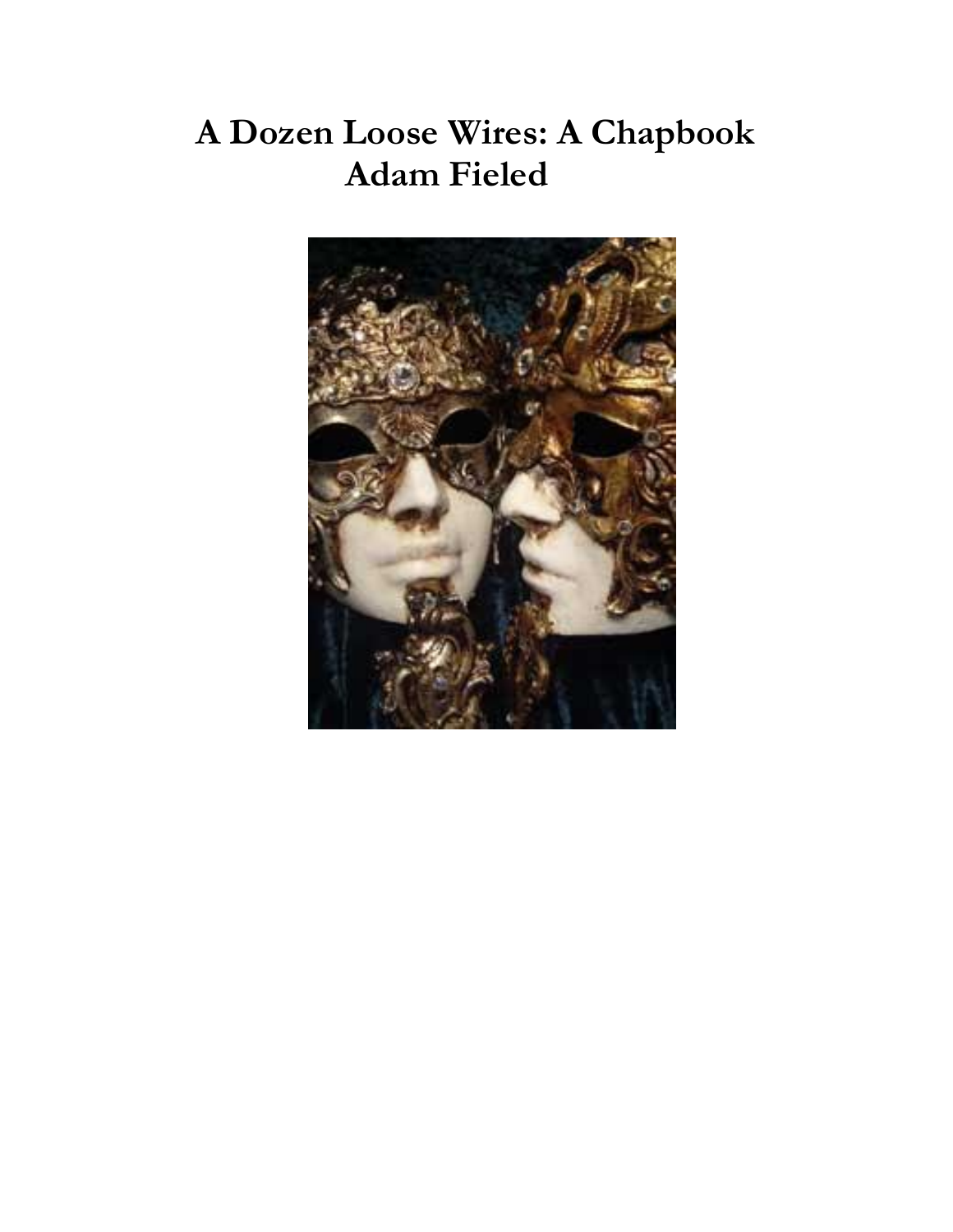On the trip I had one mind, everyone else had twelve or more, I maintained weight, sat around doing nothing as I wandered a baffling universe of locked-in zeroes spinning all around the two talismans that gave the apartment its currents, Jimmy the Face, Martha the Mask, and they slayed all my enemies, countless piles of shit, while fame gave me bark to shave off and I complained of mirrored graves—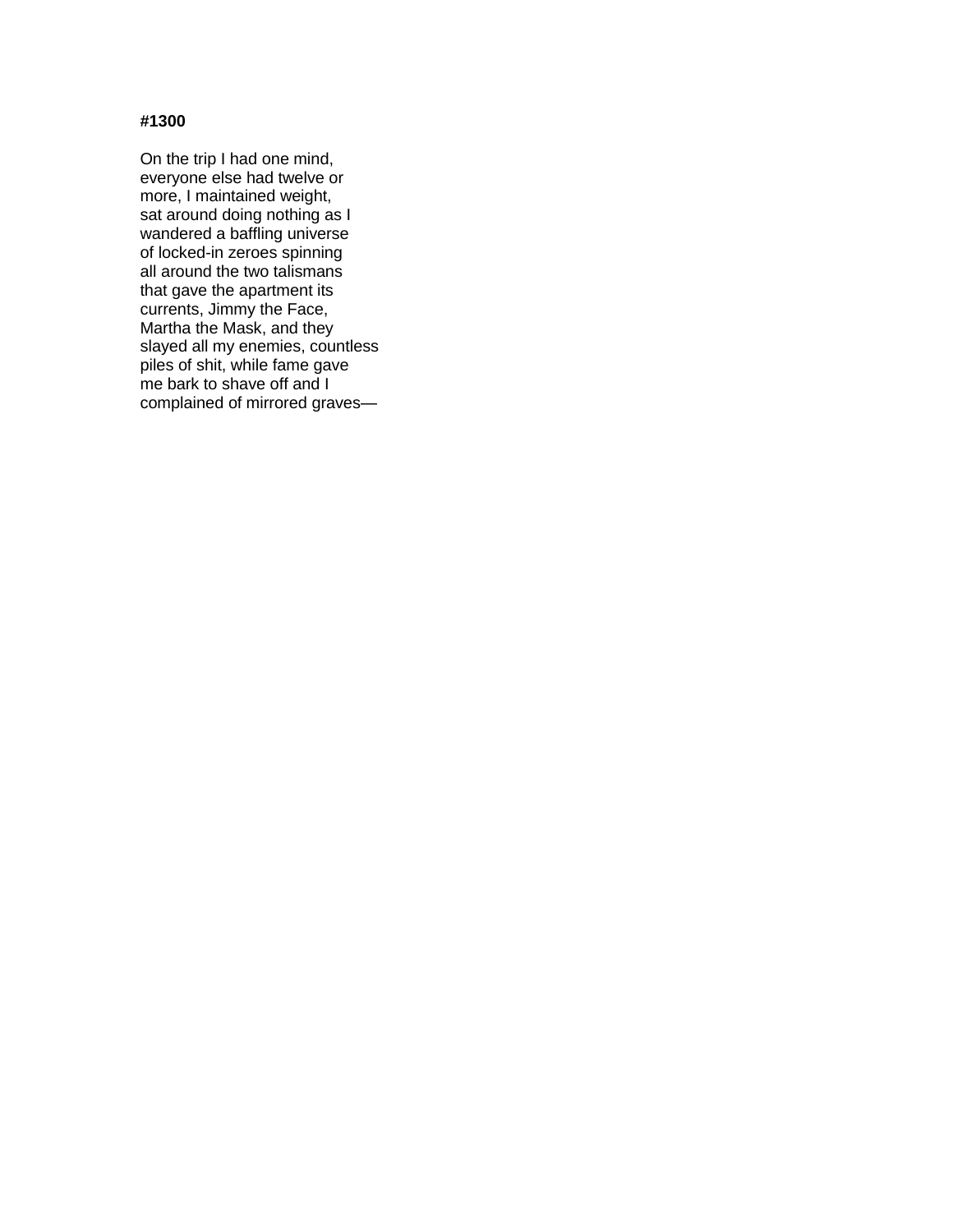You watch, as in slow motion glasshewn objects crash to the ground, as streams back and forth confirm, once again, you've cracked into a slug-pile of heartless psychopaths—I stand aside, jaundiced, wearing my own glasses, knowing blown glass to be how human interstices are knit, words to be an absolute sky of glass, and here I am, speaking to you in transparencies—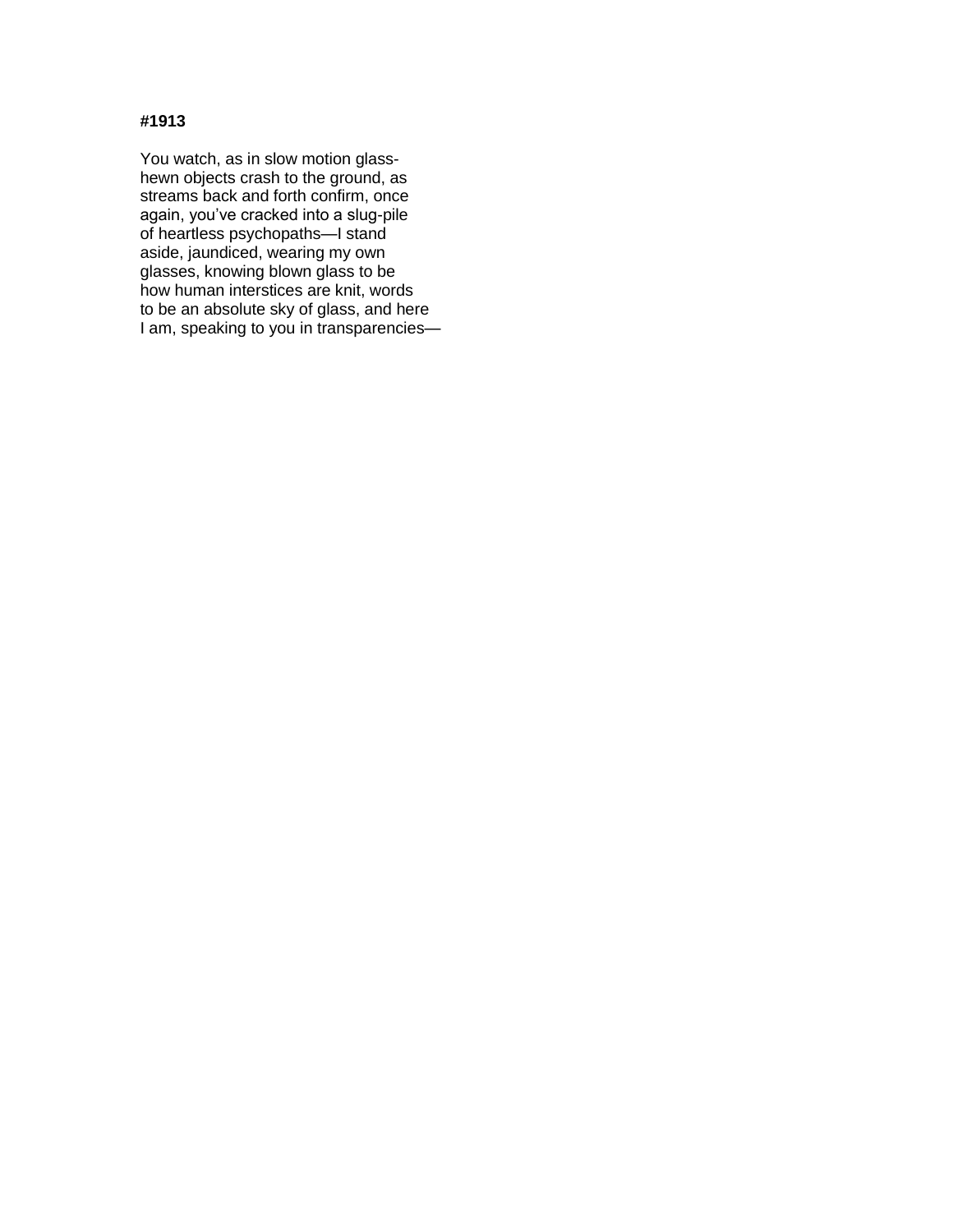Your guts tell you when something's wrong— here I am at war in darkness no moss over me, no camouflage— I lean forward but oh the degenerate trenches, so very boring, passion kept to a minimum, fires aglow never, and my guts fear the soulless twerps, jealous that I might be brought low by some version of cripple's wisdom— Conshohocken—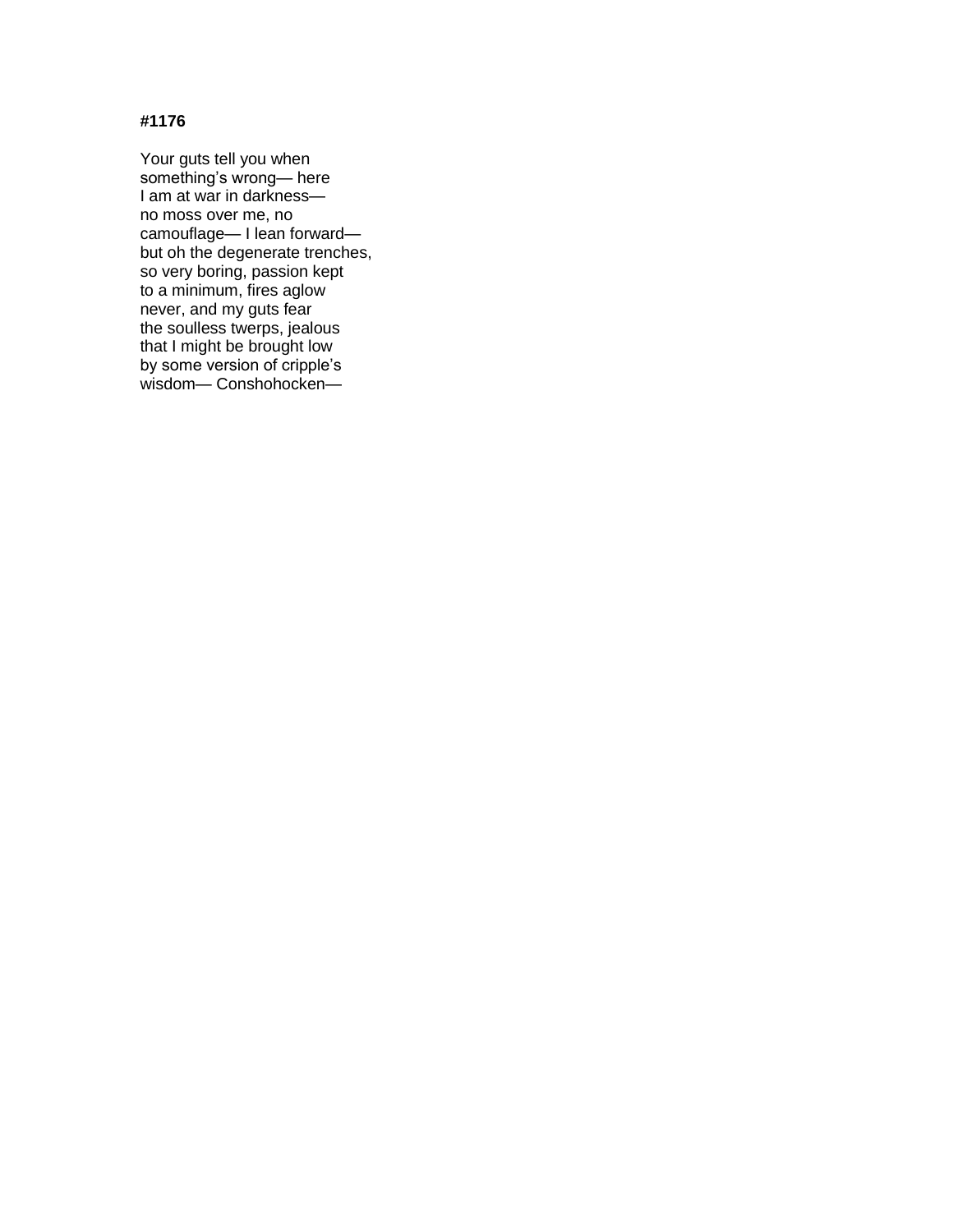If you're ever making love, and at the moment of orgasm have a vision of your mentor jumping from a high window, don't resort to watching TV after, especially if you've just impregnated your lover, the emptiness in your eyes will be incomparable, someone will be broadcasting your come—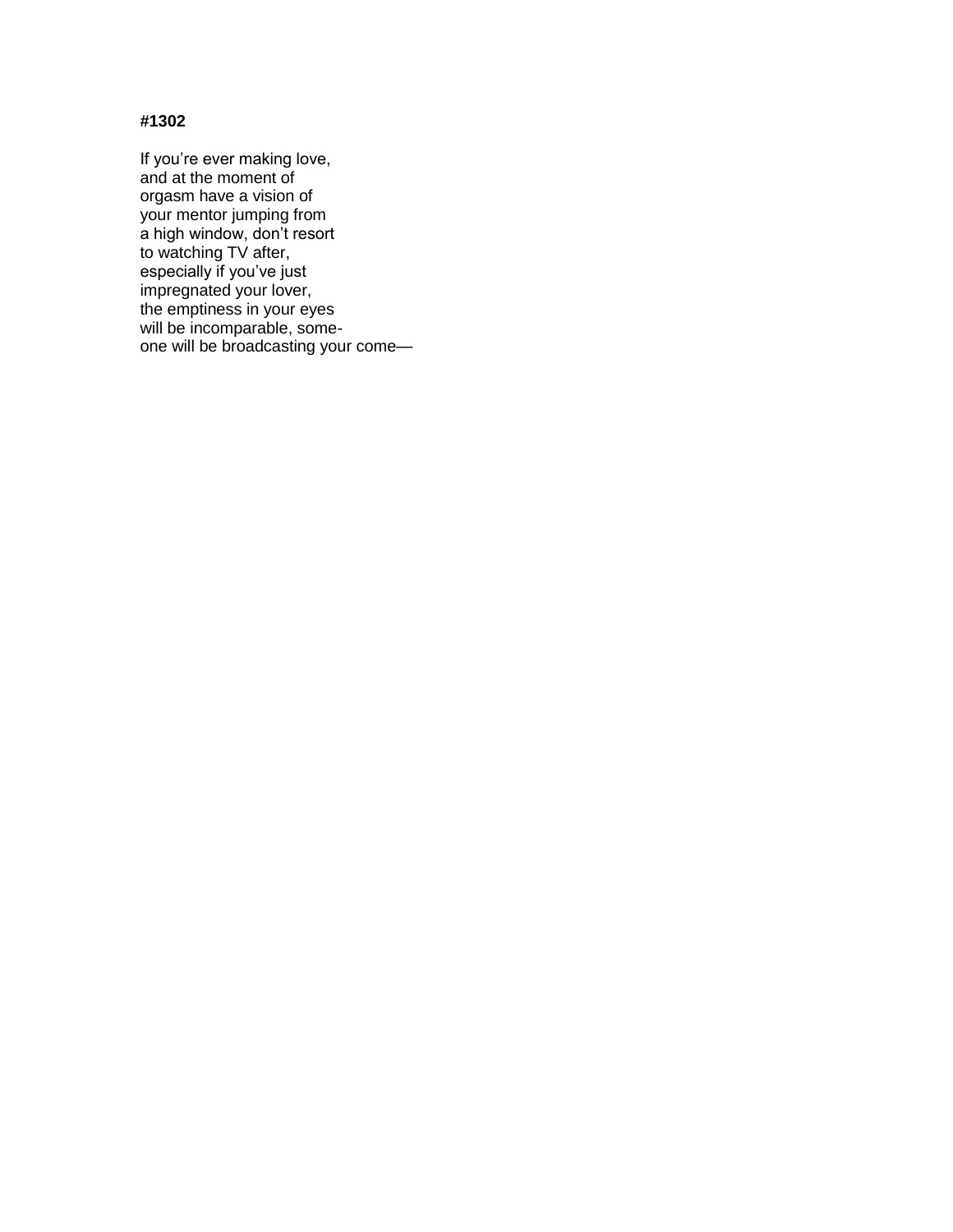Bottoms of barrels where I go to get "I"

words to represent me, but constructs

constrict me down to levels of humid

air sucked vacuumspace out past sky,

"I" can never be "I"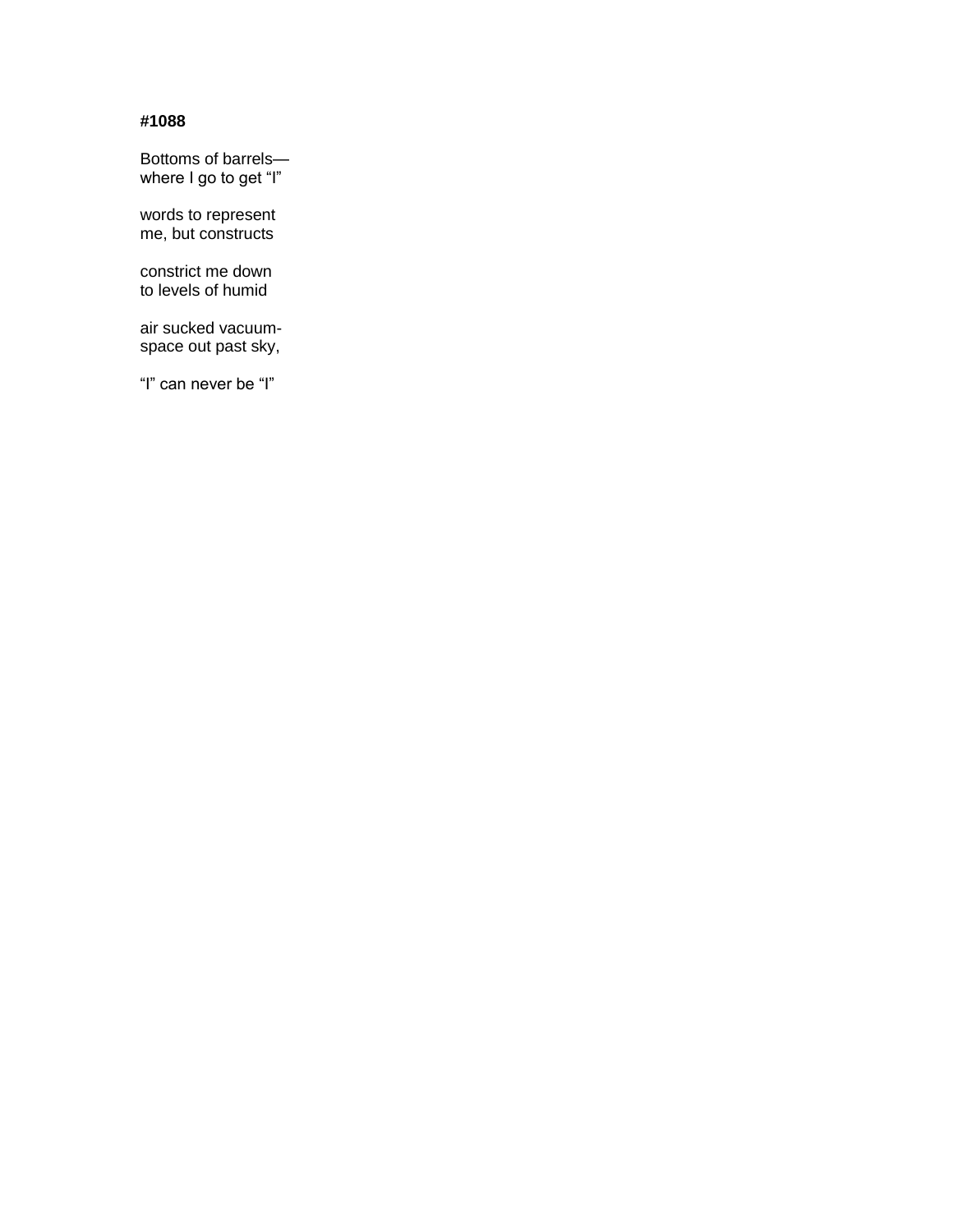The little bourgeois runt has had enough of feeling weak. He's running five miles a day, eating raw eggs, seeing three shrinks, shagging his wife most nights, loving his kids, digging into his work like never before (and oh what important work it is), and, if he may say so himself, become such a lunatic that if they have to scrape his remains from the bottom of the Schuylkill, he won't be surprised. All to rebel against impinging poverty, because the world is crumbling. Not with a bang but with a whimper, he gulps down a beer with dinner, where he preened and postured like a winner with everything knotted in his stomach. If he were raised to be rugged, he'd still be dead.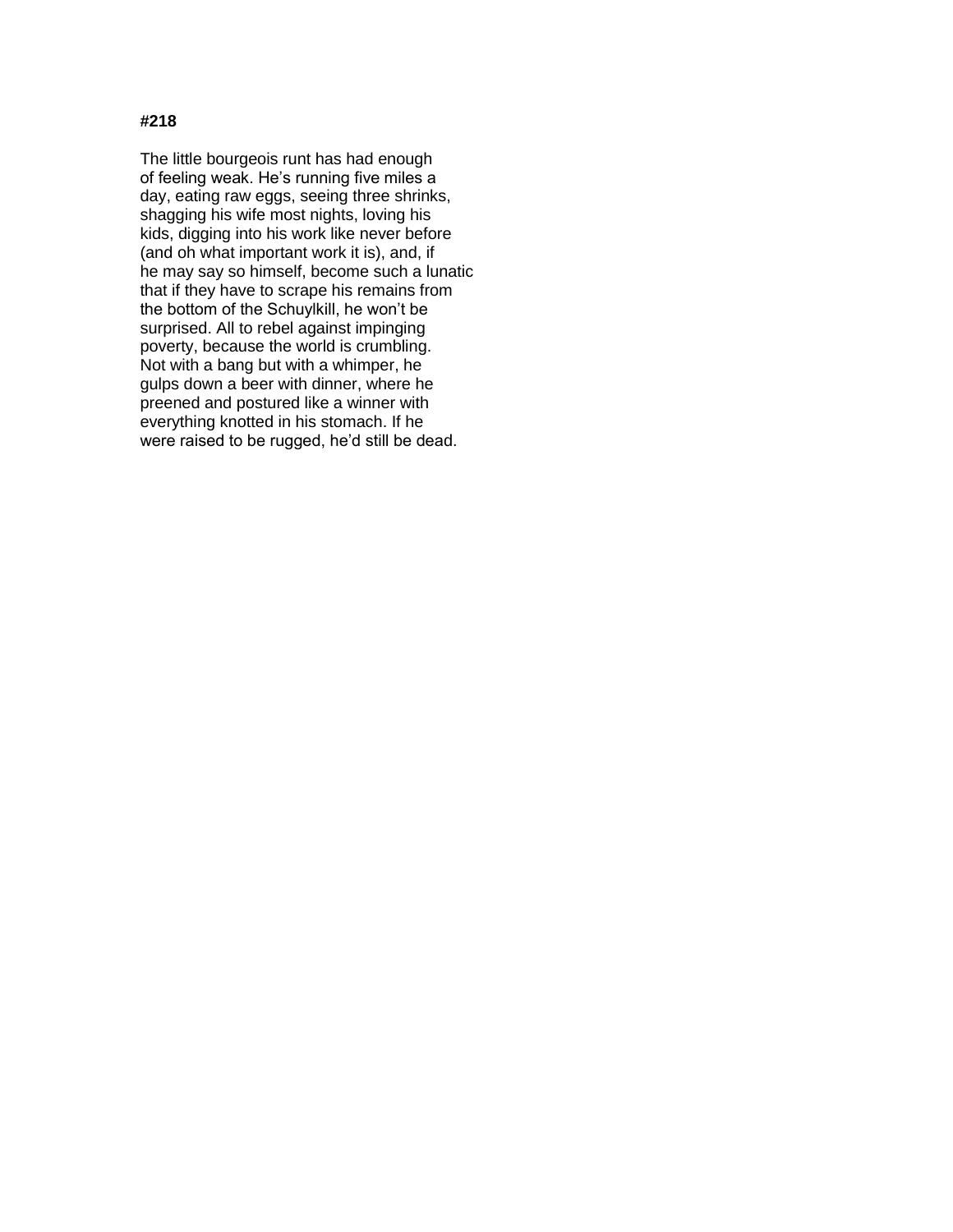Everyone always looks forward to a fight if they've planned the fight themselves they'll brave the anticipated death, shake the anticipated curse, wake to hear Gabriel's trumpet when it resounds like manna as they are already grave-bound. But nobody has ever known what to do about slow decay, gradual erosion, slow-motion entropy, the kind of shit that actually happens. You wake and half a handful of things have turned to shit, then three months of peace, then the same thing again. What this "I" has learned is that not everybody wins, not everybody lives, if you've got it in you to live you can still get killed, as deathly morons pull up a winning ticket for twenty more years of grand larceny. The lesson is that there is no lesson. What you can learn is to let go of it, everything, and let Gabriel play Miles ad infinitum.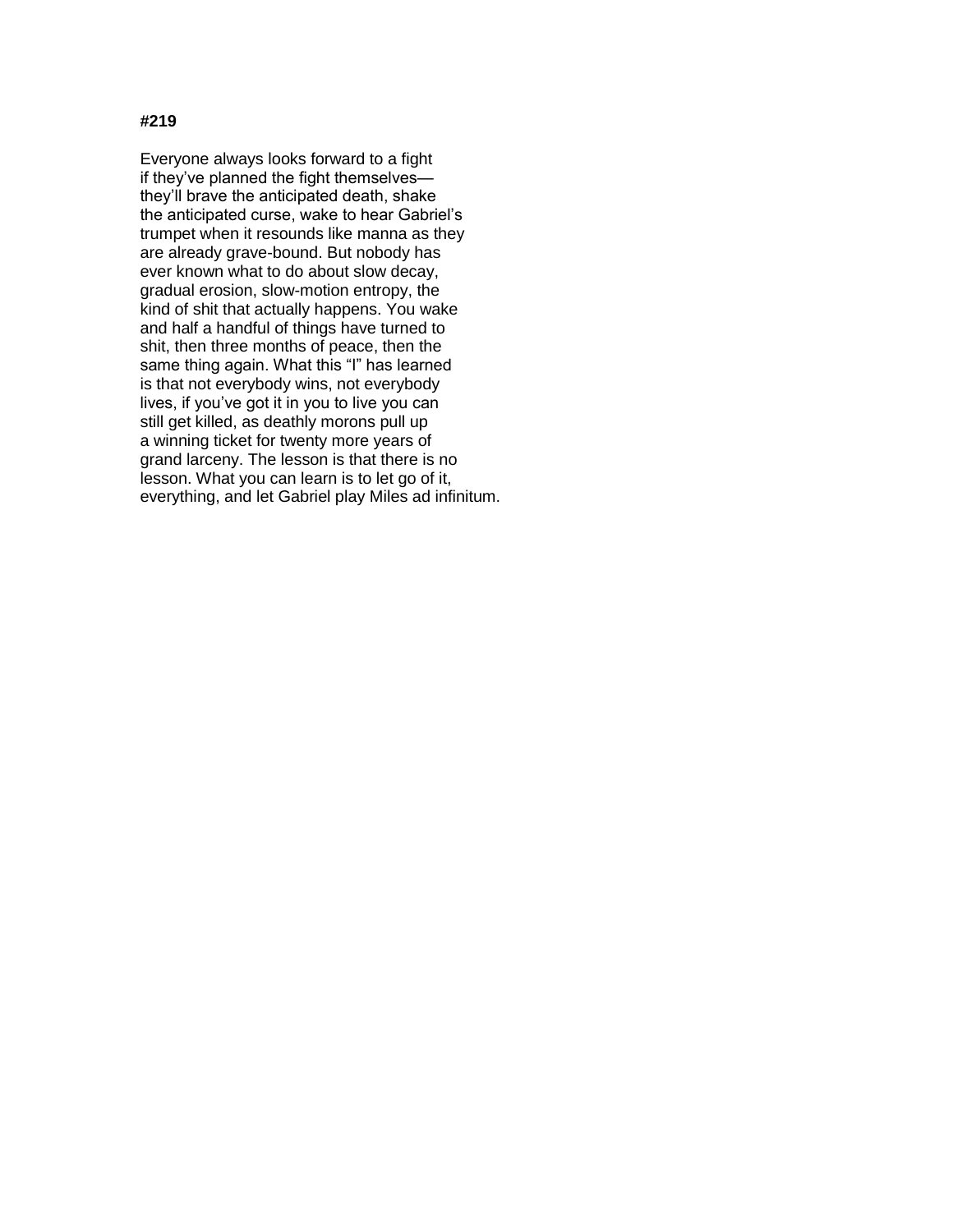I'm not blind or slimy, she told him, you're just an asshole with unrealistic expectations. Summer outside: black and white buildings, covered in sweat. The picture evens out (roughly) to brown. She swoons at the idea of touching. I'm done with her, he tells himself, strained to keep his hands off el primo real estate. But the parents-built picket fence is stuck up his ass. Someday he'll jounce it out, impale her on it right through the heart. I wonder, she chimes blithely, if you can define slime?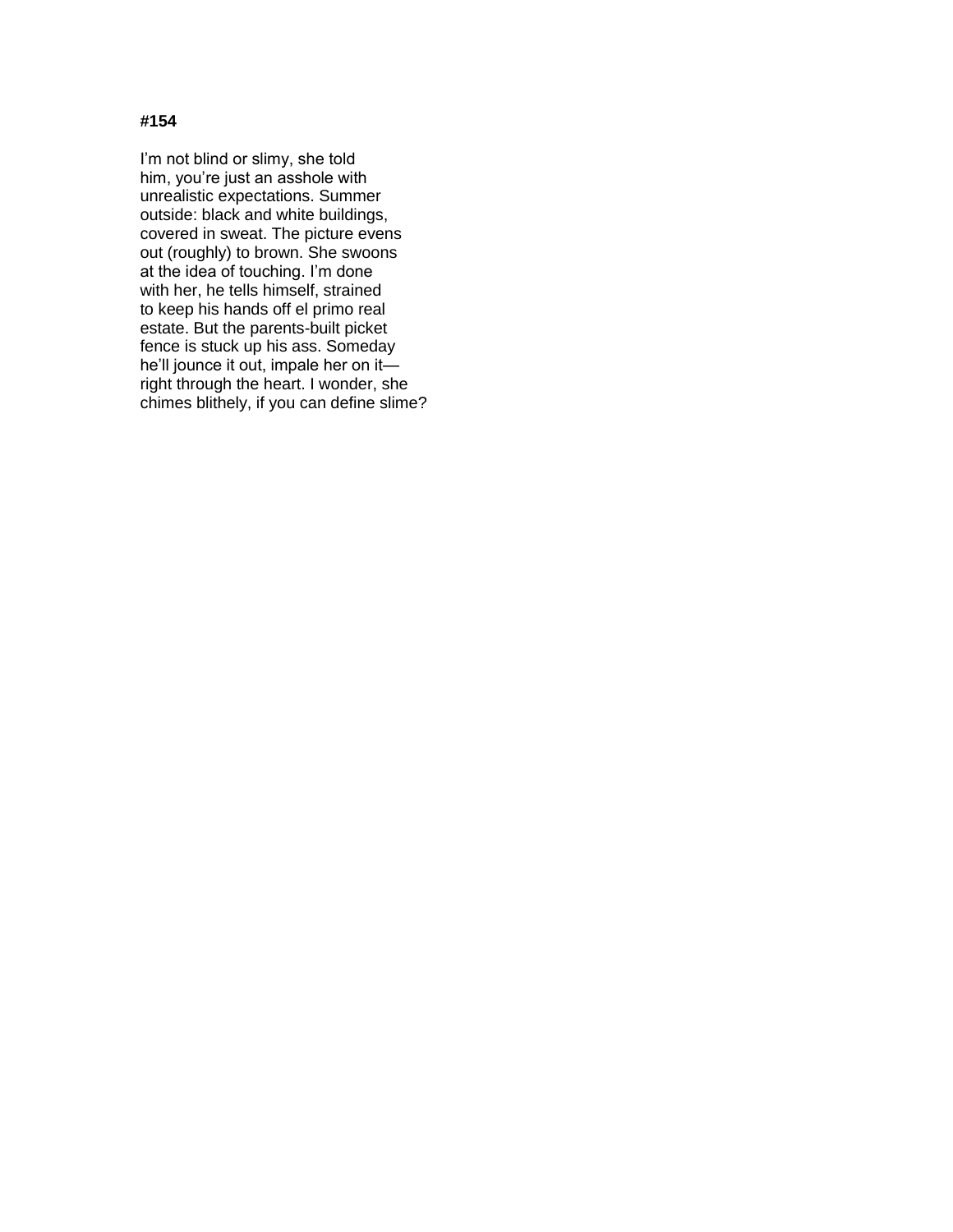Twenty years ago I stood in the West Pattee stacks, as she

wove a weird pattern around the center aisle tables to see

me (for once, finally) face to face, elongated eyes stretched

torturously across her severely boned, mask-hard visage— as

I say to the kid, it matters to me; if I stumble, it's because her eyes

are equally torturous— Justine has her own tsunami I'm dumb before—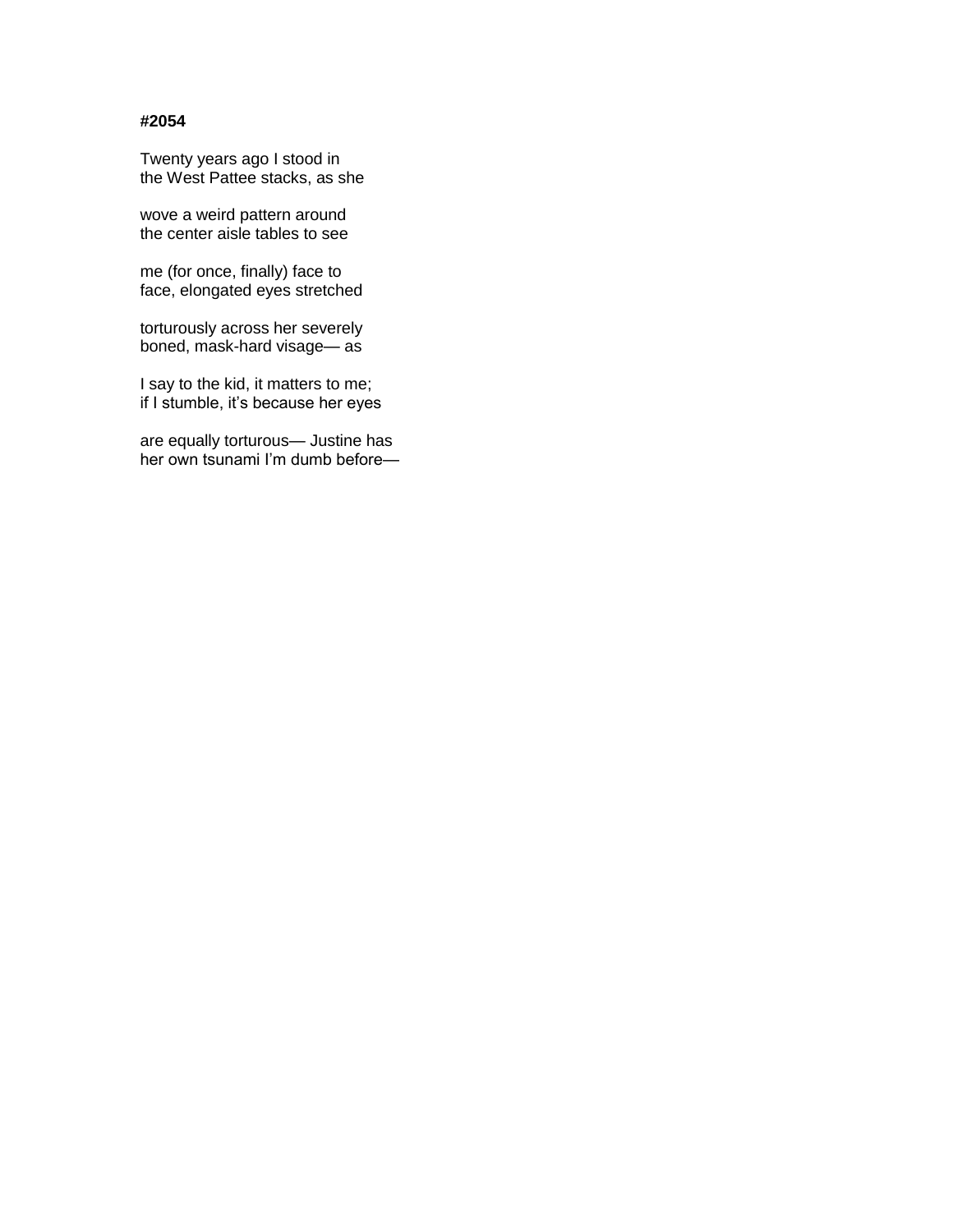To lunge from a pile of shit into pure ecstasy— I wonder how its done, even as I occasionally do it. If you hit the right frequency, maybe sun light hitting icicles on branches, an intersection arranged into a decent pictorial composition, or even the extreme modesty of a free cookie, you get it, that there is a positive eternity to balance the infernal ones, try to hold onto that frequency, & I have—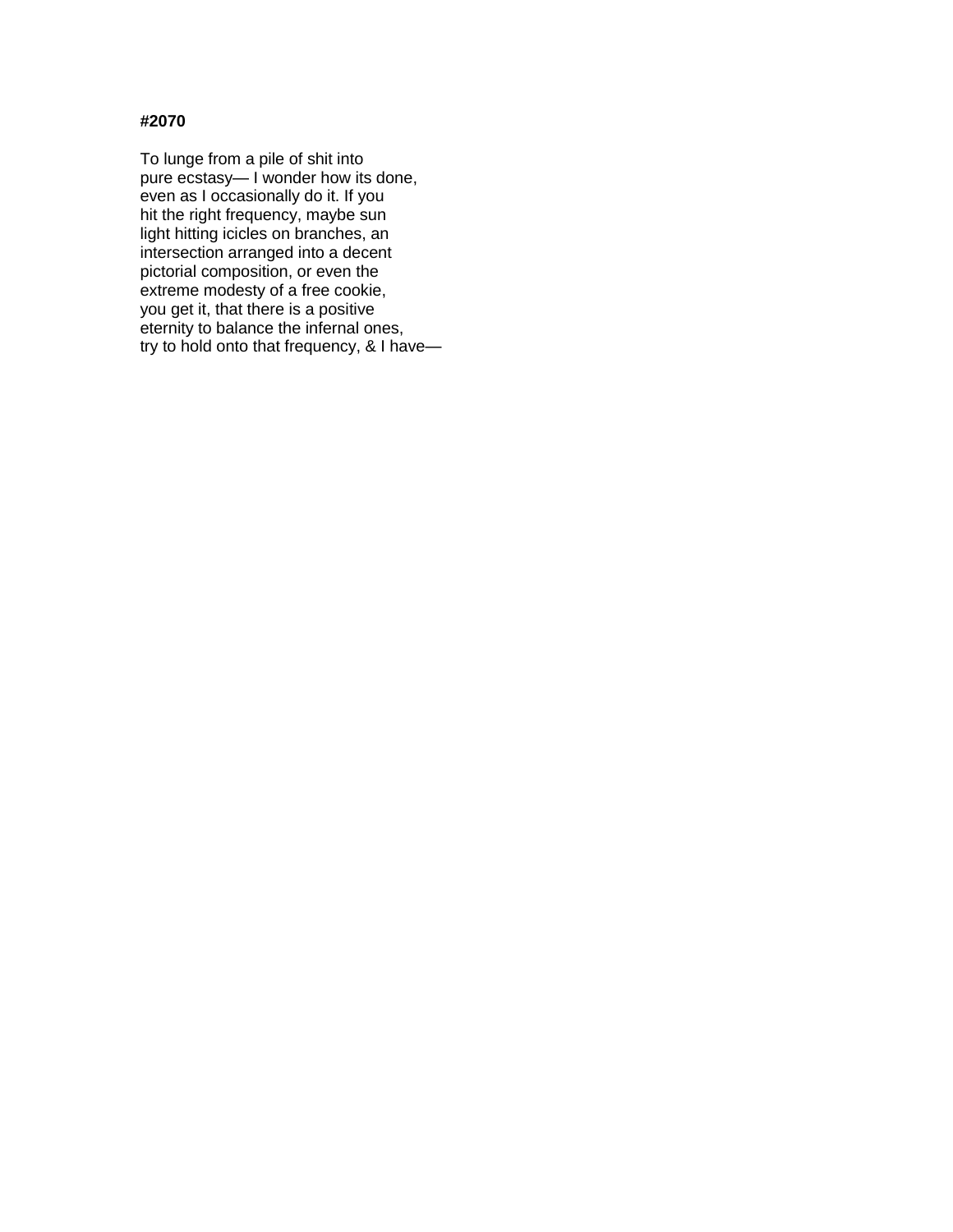You want to stay insured, don't you? Not like most of America, who'll be called back to the Lord the first time

the call is made— the horrible sickness in which insurance is love, forgets that love, genuine love, is the only genuine

insurance— you get your mail & become Hamlet, do you open it or not, do you take longevity seriously anymore, dusty

old windbag that you are, filling out forms?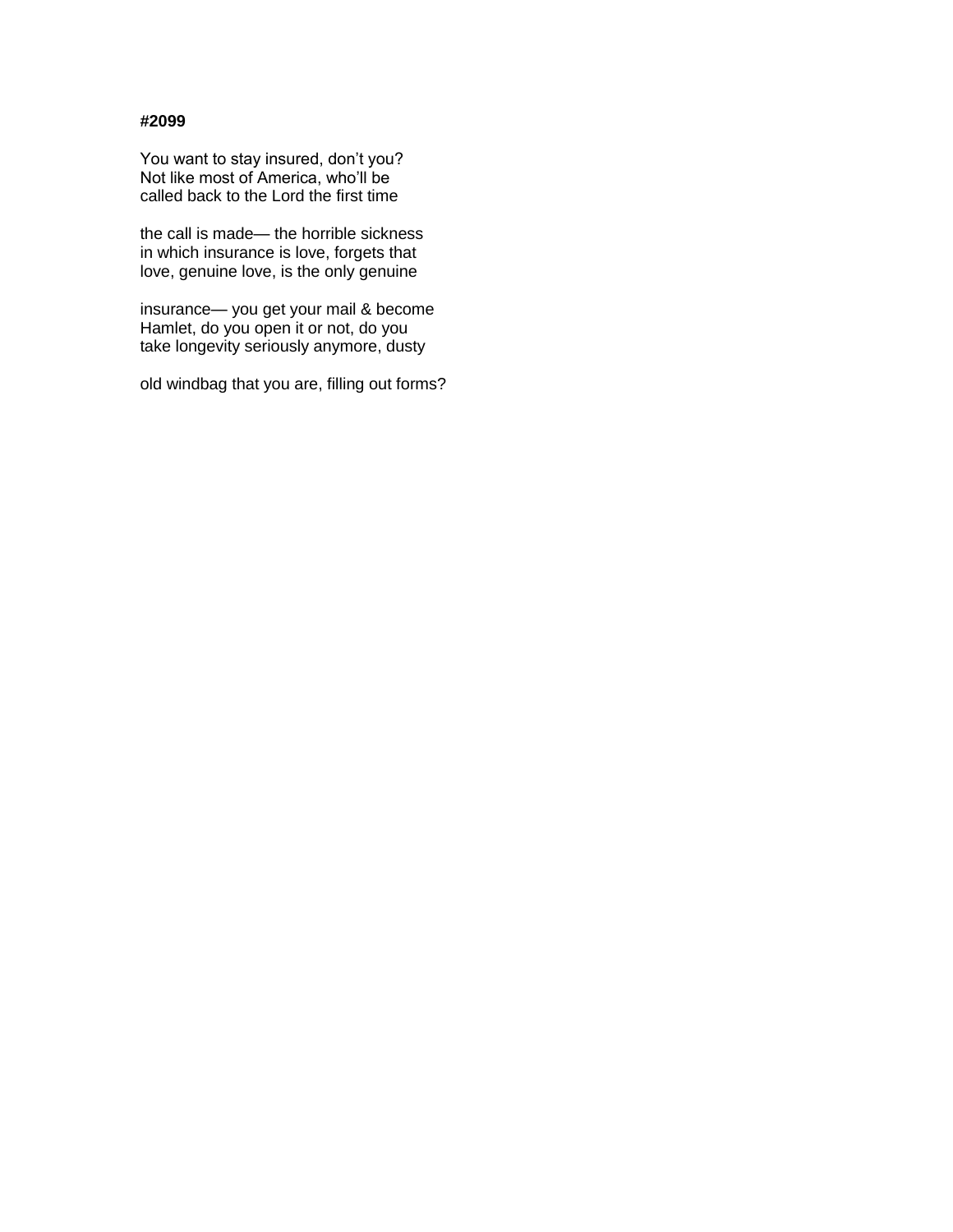What a human life is worth either you keep pushing your thoughts upwards or you don't, & complexities are there to work with, emotions— its not a parking lot being rained upon on a dreary Sunday morning, its wont (the mind) to issue, from positions of singularity into multiplicity, even, literal knives to make their own incisions, mountains/valleys endure differently, worthiness/humanity—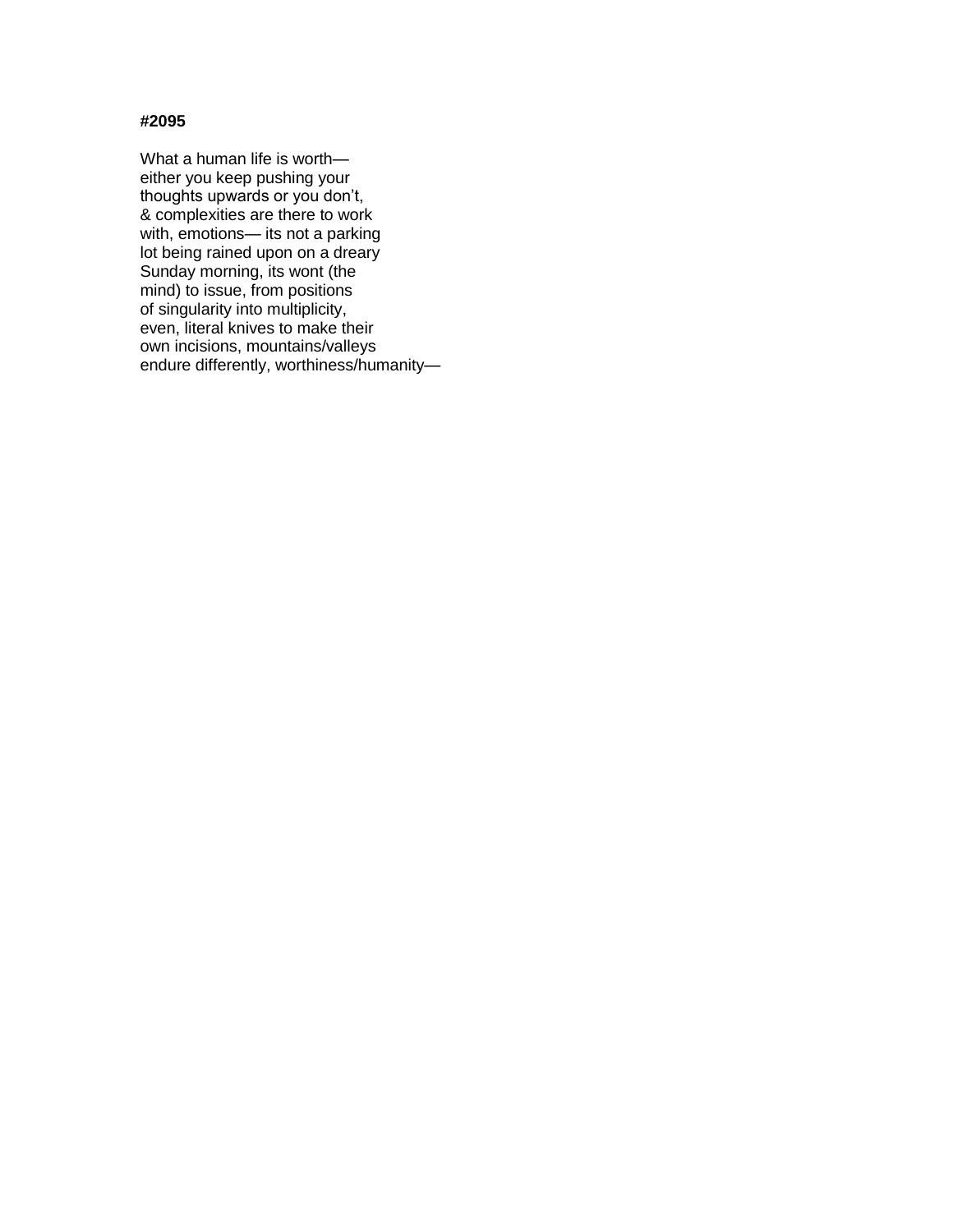# **Credits**

**As/Is group poetry blog—** 1300, 1176, 1302, 1088 **Cricket Online Review—** 218, 219 **Fieled's Miscellaneous—** 154 **Tears in the Fence—** 1913

# F Funtime Press, Philadelphia, 2019